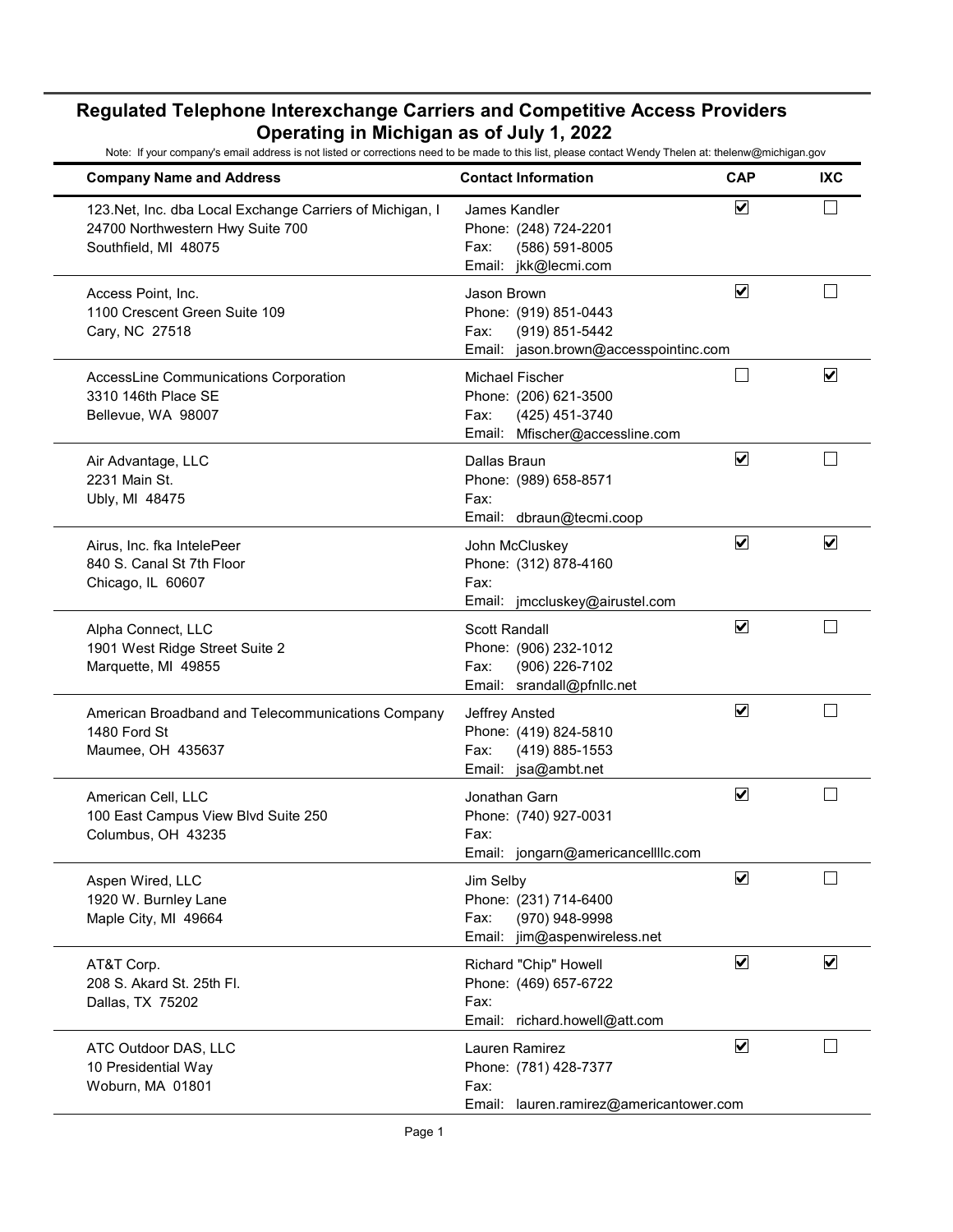| <b>Company Name and Address</b>                                                                              | <b>Contact Information</b>                                                                                       | <b>CAP</b>                      | <b>IXC</b>              |
|--------------------------------------------------------------------------------------------------------------|------------------------------------------------------------------------------------------------------------------|---------------------------------|-------------------------|
| BCN Telecom, Inc.<br>1200 Mount Kemble Ave. 3rd Floor<br>Morristown, NJ 07960                                | Kathleen Gorey<br>Phone: (908) 367-5958<br>(908) 470-4707<br>Fax:<br>kgorey@bcntele.com<br>Email:                | $\blacktriangledown$            |                         |
| Bright House Networks Information Services (Michigan),<br>301 E. Pine Street, Suite 600<br>Orlando, FL 32801 | Marva Brown Johnson<br>Phone: (407) 210-3175<br>(407) 210-3146<br>Fax:<br>Email: Marva.Johnson@mybrighthouse.com | $\blacktriangledown$            |                         |
| Broadwing Communications, LLC<br>100 CenturyLink Dr<br>Monroe, LA 71203                                      | <b>Ted Hankins</b><br>Phone: (318) 388-9416<br>Fax:<br>Email: ted.hankins@centurylink.com                        |                                 | ☑                       |
| <b>Cedar Creek Communications LLC</b><br>10675 E. M42<br>Manton, MI 49663                                    | JD Moffit<br>Phone: (231) 715-3221<br>Fax:<br>Email: contact@cc-wireless.com                                     | $\overline{\blacktriangledown}$ |                         |
| CenturyTel Broadband Services, LLC d/b/a CenturyLink<br>100 CenturyLink Drive<br>Monroe, LA 71203            | <b>Ted Hankins</b><br>Phone: (318) 388-9146<br>Fax:<br>Email: Ted.hankins@lumen.com                              | $\blacktriangledown$            |                         |
| Charter Fiberlink - Michigan, LLC<br>12405 Powerscourt Dr.<br>St. Louis, MO 63131-3674                       | <b>Betty Sanders</b><br>Phone: (314) 288-3259<br>(314) 965-6640<br>Fax:<br>Email: betty.sanders@chartercom.com   | $\blacktriangledown$            | $\blacktriangledown$    |
| Clear Rate Communications, LLC<br>2600 West Big Beaver Rd Suite 450<br>Troy, MI 48084                        | Sam Namy<br>Phone: (248) 556-4525<br>(248) 556-4515<br>Fax:<br>legal@clearrate.com<br>Email:                     | $\blacktriangledown$            |                         |
| ComTech21, LLC<br>One Barnes Park South<br>Wallingford, CT 06492                                             | Laura Matosian<br>Phone: (203) 679-7257<br>(877) 312-5544<br>Fax:<br>Email: Imatosian@comtech21.com              |                                 | $\overline{\mathbf{v}}$ |
| Crown Castle Fiber LLC<br>2000 Corporate Drive<br>Canonsburg, PA 15317                                       | Fernanda Biehl<br>Phone: (703) 434-8533<br>(703) 434-8510<br>Fax:<br>Email: puc.correspondence@crowncastle.co    | $\blacktriangledown$            |                         |
| DayStarr, LLC, d/b/a DayStarr Communications<br>P.O. Box 698 307 N Ball St.<br>Owosso, MI 48867              | <b>Collin Rose</b><br>Phone: (989) 720-6000<br>(989) 720-6060<br>Fax:<br>Email: collin.rose@daystarrfiber.net    | ☑                               |                         |
| dishNET Wireline L.L.C.<br>1110 Vermont NW Suite 750<br>Washington, DC 20005                                 | Jeff Blum<br>Phone: (202) 293-0038<br>Fax:<br>Email: jeffrey.blum@dish.com                                       |                                 | $\overline{\mathbf{v}}$ |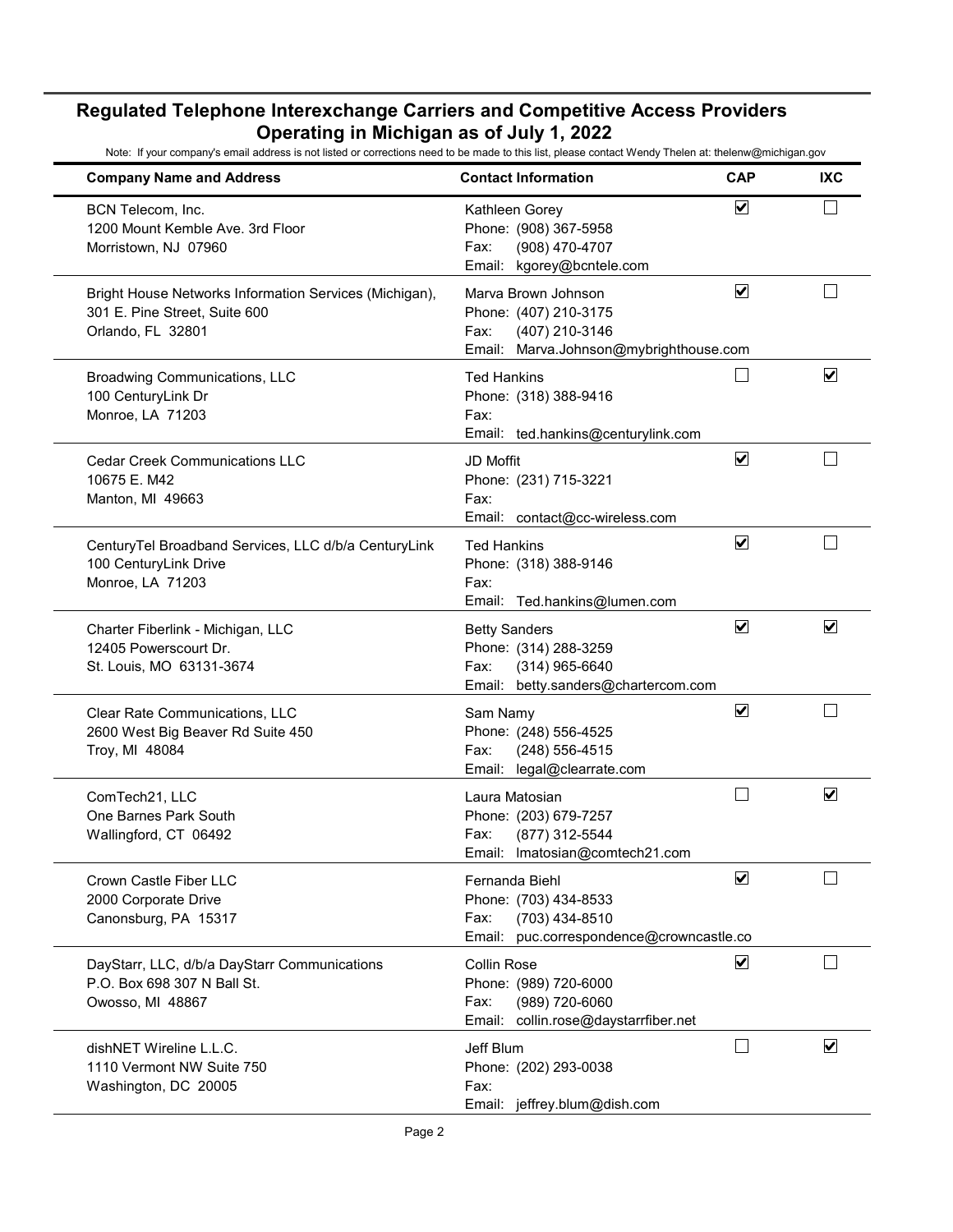| <b>Company Name and Address</b>                                                                       | <b>Contact Information</b>                                                                                   | <b>CAP</b>              | IXC                     |
|-------------------------------------------------------------------------------------------------------|--------------------------------------------------------------------------------------------------------------|-------------------------|-------------------------|
| Duke Broadband, Inc.<br>1341 S. Range Rd.<br>St. Clair, MI 49079                                      | David LaDuke<br>Phone: (833) 444-3853<br>Fax:<br>Email: info@dukebroadband.com                               | $\blacktriangledown$    |                         |
| Electric Lightwave, LLC d/b/a Integra Telecom<br>18110 SE 34th St. Builing One<br>Vancouver, WA 98683 | Donna Heaston<br>Phone: (763) 745-8466<br>Fax:<br>Email: donna.heaston@integratelecom.com                    | $\mathcal{L}$           | $\blacktriangledown$    |
| eNetworks, LLC<br>11020 David Taylor Drive Suite 103<br>Charlotte, NC 28262                           | Jim Bolin<br>Phone:<br>Fax:<br>Email: jameshbolin@gmail.com                                                  | ☑                       |                         |
| Everstream GLC Holding Company LLC<br>800 W. St. Clair Avenue<br>Cleveland, OH 44113                  | <b>Brett Lindsey</b><br>Phone: (216) 923-2236<br>(440) 498-8866<br>Fax:<br>blindsey@everstream.net<br>Email: | $\overline{\mathbf{v}}$ |                         |
| <b>ExteNet Asset Entity, LLC</b><br>3030 Warrenville Rd Suite 340<br>Lisle, IL 60532                  | Daniel Timm<br>Phone: (630) 505-3800<br>(630) 577-1332<br>Fax:<br>Email: dtimm@extenetsystems.com            | $\blacktriangledown$    |                         |
| ExteNet Systems, LLC<br>3030 Warrenville Rd. Ste. 340<br>Lisle, IL 60532                              | <b>Terry Ray</b><br>Phone: (630) 505-3800<br>(630) 577-1332<br>Fax:<br>Email: tray@extenetsystems.com        | $\overline{\mathbf{v}}$ |                         |
| Flamingo Solutions, LLC<br>1000 Oakbrook Dr Suite 200<br>Ann Arbor, MI 48104-6794                     | Donald Welch<br>Phone: (734) 527-5700<br>Fax:<br>Email: flamingo@flamingosolutions.com                       | $\overline{\mathbf{v}}$ |                         |
| GC Pivotal, LLC<br>6250 Shiloh Road #110<br>Alpharetta, GA 30005                                      | Samantha Maqueo<br>Phone: (678) 786-4200<br>Fax:<br>Email: samantha@gsaudits.com                             |                         | ☑                       |
| Global Crossing Local Services, Inc.<br>600 New Century Pkwy<br>New Century, KS 66031                 | Al Lubeck<br>Phone: (913) 353-7074<br>Fax:<br>Email: al.lubeck@centurylink.com                               |                         | $\overline{\mathbf{v}}$ |
| Global Crossing Telecommunications, Inc.<br>100 CenturyLink Dr.<br>Monroe, LA 71203                   | <b>Ted Hankins</b><br>Phone: (318) 388-9416<br>Fax:<br>Email: ted.hankins@centurylink.com                    |                         | $\blacktriangledown$    |
| Hudson Fiber Network Inc.<br>3030 Warrenville Road Suite 340<br>Lisle, IL 60532                       | <b>Brian Kirk</b><br>Phone: (630) 505-3800<br>Fax:<br>Email:<br>compliance@util.extenetsystems.com           | $\blacktriangledown$    |                         |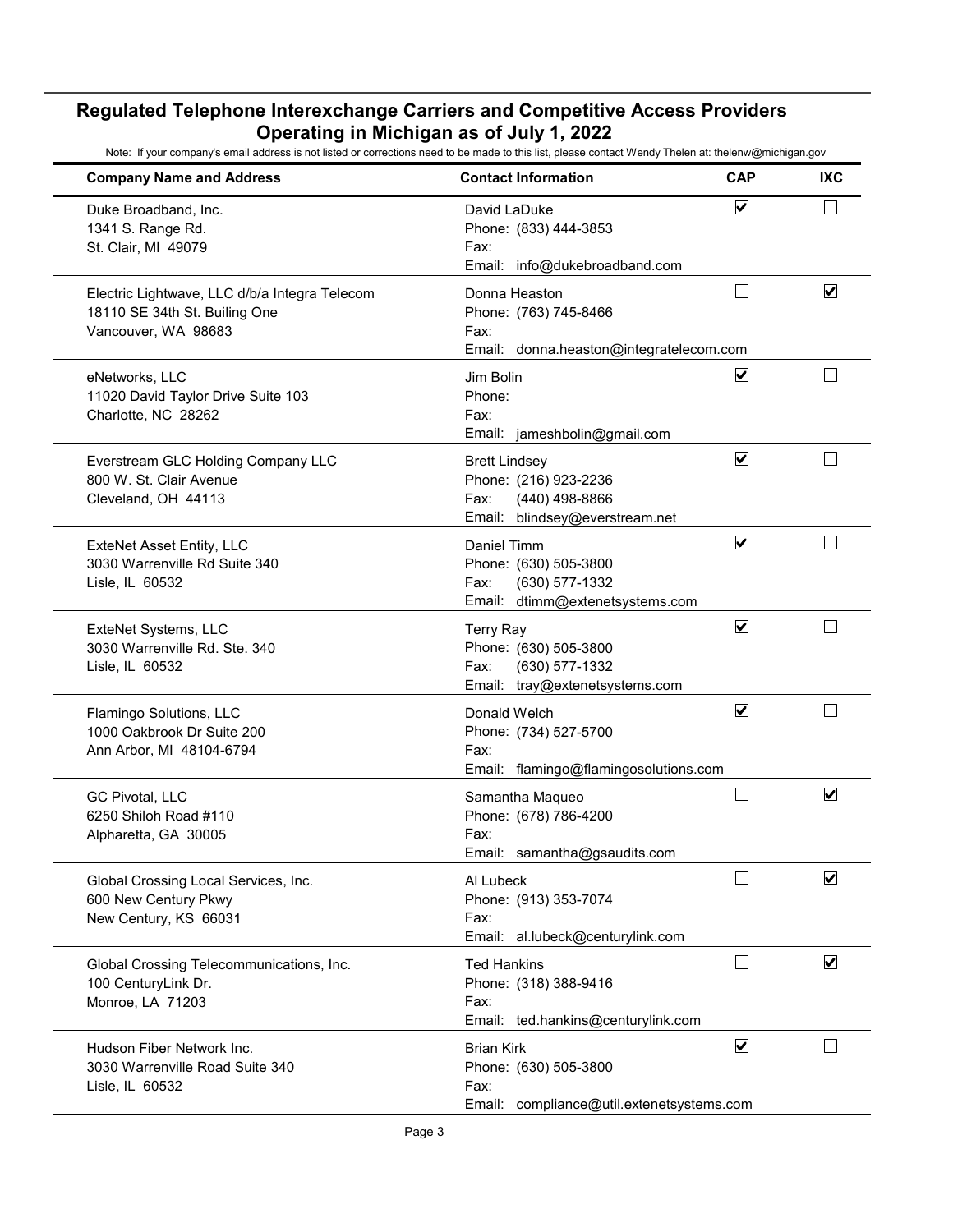| <b>Company Name and Address</b>                                                                       | <b>Contact Information</b>                                                                                    | <b>CAP</b>              | <b>IXC</b>              |
|-------------------------------------------------------------------------------------------------------|---------------------------------------------------------------------------------------------------------------|-------------------------|-------------------------|
| IDT America, Corp.<br>520 Broad St. 17th Floor<br>Newark, NJ 07102-3111                               | <b>Carl Billek</b><br>Phone: (973) 438-4854<br>(973) 438-1455<br>Fax:<br>Email: carl.billek@corp.idt.net      | $\blacktriangledown$    |                         |
| Independents Fiber Network, LLC<br>13888 County Rd. 25A<br>Wapakoneta, OH 45895                       | Don Volz<br>Phone: (419) 739-3100<br>Fax:<br>Email: regulatorycompliance@cniteam.com                          | $\overline{\mathbf{v}}$ |                         |
| Intrado Communications, LLC<br>3200 W. Pleasant Run Rd. Ste. 300<br>Lancaster, TX 75146               | Claude Harrington<br>Phone: (317) 876-1000<br>Fax:<br>Email: charrington@mail.intrado.com                     | $\overline{\mathbf{v}}$ |                         |
| LakeNet LLC<br>16690 Gratiot Rd.<br>Hemlock, MI 48626                                                 | Christopher Fabien<br>Phone: (989) 245-2289<br>Fax:<br>Email: chris@lakenetmi.com                             | $\overline{\mathbf{v}}$ |                         |
| Level 3 Communications, LLC<br>100 CenturyLink Dr.<br>Monroe, LA 71203                                | <b>Ted Hankins</b><br>Phone: (318) 388-9416<br>Fax:<br>Email: ted.hankins@lumen.com                           |                         | $\overline{\mathbf{v}}$ |
| Level 3 Telecom Data Services, LLC fka tw telecom data<br>100 CenturyLink Dr.<br>Monroe, LA 71203     | <b>Ted Hankins</b><br>Phone: (318) 389-9416<br>Fax:<br>Email: ted.hankins@lumen.com                           |                         | $\blacktriangledown$    |
| Lingo Telecom, LLC fka Matrix Telecom, LLC.<br>433 East Las Colinas Blvd Ste. 400<br>Irving, TX 75039 | Alex Valencia<br>Phone: (972) 910-1720<br>(866) 418-9750<br>Fax:<br>Email: avalencia@impacttelecom.com        | $\overline{\mathbf{v}}$ | $\overline{\mathsf{v}}$ |
| ManagedWay Company<br>24275 Northwestern Hwy Ste 100<br>Southfield, MI 48075                          | Reese Serra<br>Phone: (888) 745-6948<br>Fax:<br>Email: rserra@managedway.com                                  | $\overline{\mathbf{v}}$ |                         |
| MCI Communications Services LLC, dba Verizon Busine<br>5055 N Point Parkway<br>Alpharetta, GA 30022   | Missie Burris<br>Phone: (888) 605-0469<br>Fax:<br>Email: missie.burris@verizon.com                            |                         | ☑                       |
| MCImetro Access Transmission Services LLC d/b/a Veriz<br>5055 N Point Parkway<br>Alpharetta, GA 30022 | <b>Missie Burris</b><br>Phone: (888) 605-0469<br>Fax:<br>$(317)$ 633-6217<br>Email: missie.burris@verizon.com | $\blacktriangledown$    | $\blacktriangledown$    |
| MEI Telecom, Inc.<br>123 W. Orchard Street Box 127<br>Delton, MI 49046                                | David Stoll<br>Phone: (269) 623-2311<br>(269) 623-8033<br>Fax:<br>Email: dstoll@mei.net                       | $\blacktriangledown$    |                         |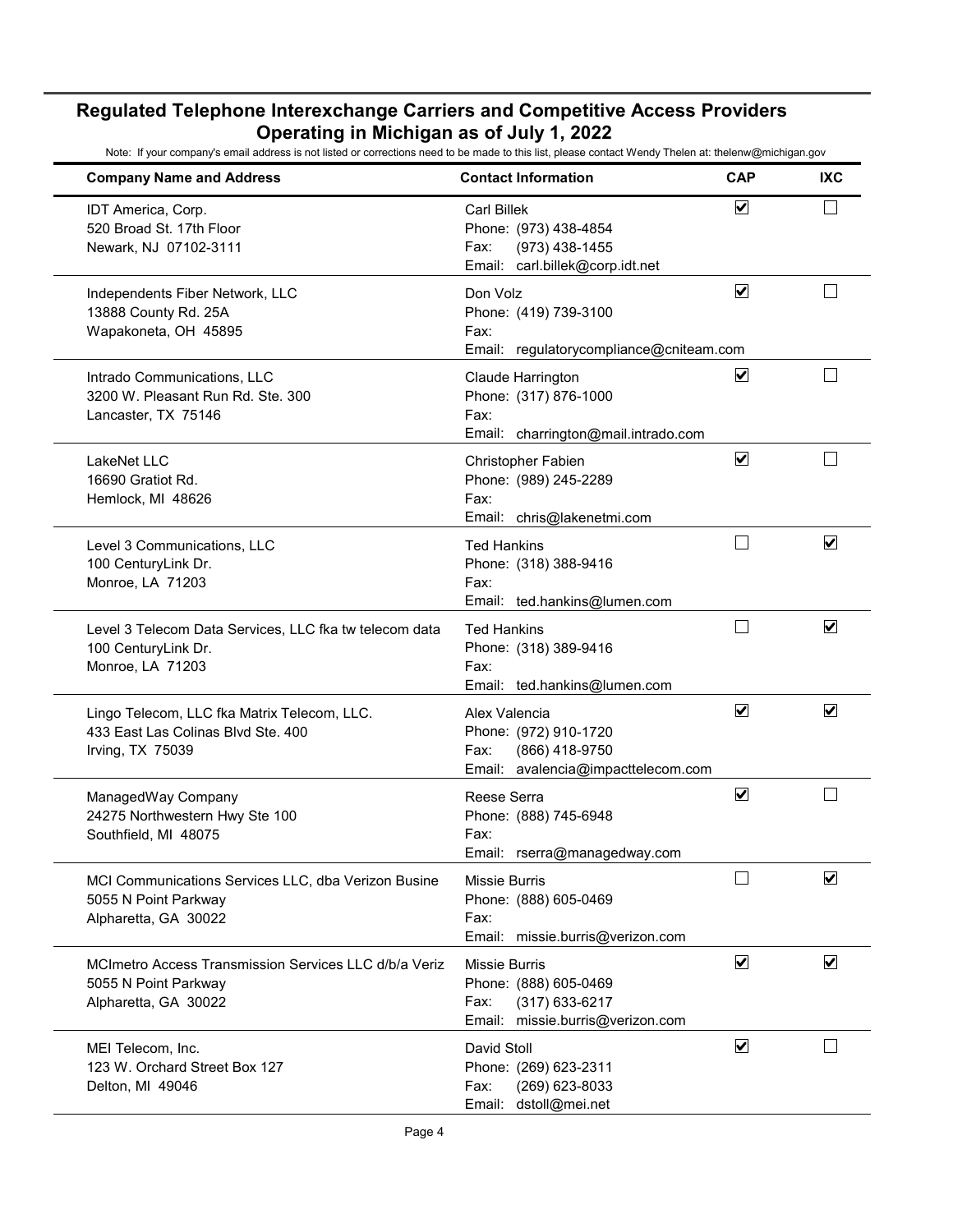| <b>Company Name and Address</b>                                                                       | <b>Contact Information</b>                                                                         | <b>CAP</b>                   | <b>IXC</b>              |
|-------------------------------------------------------------------------------------------------------|----------------------------------------------------------------------------------------------------|------------------------------|-------------------------|
| Metro FiberNet, LLC<br>3701 Communications Way<br>Evansville, IN 47715                                | Randy Kiesel<br>Phone: (812) 759-7807<br>Fax:<br>Email: randy.kiesel@metronetinc.com               | $\blacktriangledown$         |                         |
| Metropolitan Telecommunications of Michigan, Inc., dba<br>55 Water St. 31st Fl.<br>New York, NY 10041 | <b>Ralph Dichy</b><br>Phone: (212) 607-6323<br>(212) 635-5074<br>Fax:<br>Email: rdichy@mettel.net  | $\overline{\mathbf{v}}$      |                         |
| Midwest Communications Services, Inc.<br>7255 Tower Road<br>Battle Creek, MI 49014                    | <b>Larry Powell</b><br>Phone: (269) 963-7173<br>Fax:<br>Email: larrymcs@voyager.net                | ☑                            |                         |
| MiSignal, Inc.<br>711 Byron Rd.<br>Howell, MI 48843                                                   | Josh Rowe<br>Phone: (517) 234-3434<br>Fax:<br>Email: josh.rowe@misignal.com                        |                              | $\overline{\mathbf{v}}$ |
| Mobilitie, LLC<br>2220 University Drive<br>Newport Beach, CA 92660                                    | Chester Bragado<br>Phone: (949) 515-1500<br>(989) 266-8905<br>Fax:<br>Email: chester@mobilitie.com | $\blacktriangledown$         |                         |
| Neo Network Development Inc.<br>1547 Palos Verdes #298<br>Walnut Creek, CA 94597                      | Anita Taff-Rice<br>Phone: (415) 699-7885<br>(925) 274-0988<br>Fax:<br>Email: anita@icommlaw.com    | $\overline{\mathbf{v}}$      |                         |
| Neutral Tandem-Michigan, LLC<br>550 West Adams St. Ste, 900<br>Chicago, IL 60661                      | Andy Lancaster<br>Phone: (773) 693-2637<br>Fax:<br>Email: Andy.Lancaster@inteliquent.com           | $\blacktriangledown$         |                         |
| New Horizons Communications Corp.<br>420 Bedford Street Suite 250<br>Lexington, MA 02420              | Stephen Gibbs<br>Phone: (781) 290-4600<br>Fax:<br>Email: sqibbs@nhcqrp.com                         | $\boxed{\blacktriangledown}$ |                         |
| NewPath Networks, LLC<br>2000 Corporate Drive<br>Canonsburg, PA 15317                                 | Michelle Salisbury<br>Phone: (724) 416-2239<br>Fax:<br>Email: michelle.salisbury@crowncastle.com   | $\overline{\mathbf{v}}$      |                         |
| O1 Communications Central, LLC<br>5190 Golden Foothill Parkway<br>El Dorado Hills, CA 95762           | Michael Nelson<br>Phone: (888) 444-1111<br>(916) 933-6958<br>Fax:<br>Email: mnelson@o1.com         | $\blacktriangledown$         |                         |
| Onvoy, LLC<br>550 West Adams Street Suite 900<br>Chicago, IL 60661                                    | Andy Lancaster<br>Phone: (773) 693-2637<br>Fax:<br>Email: Andy.Lancaster@inteliquent.com           | $\overline{\mathbf{v}}$      |                         |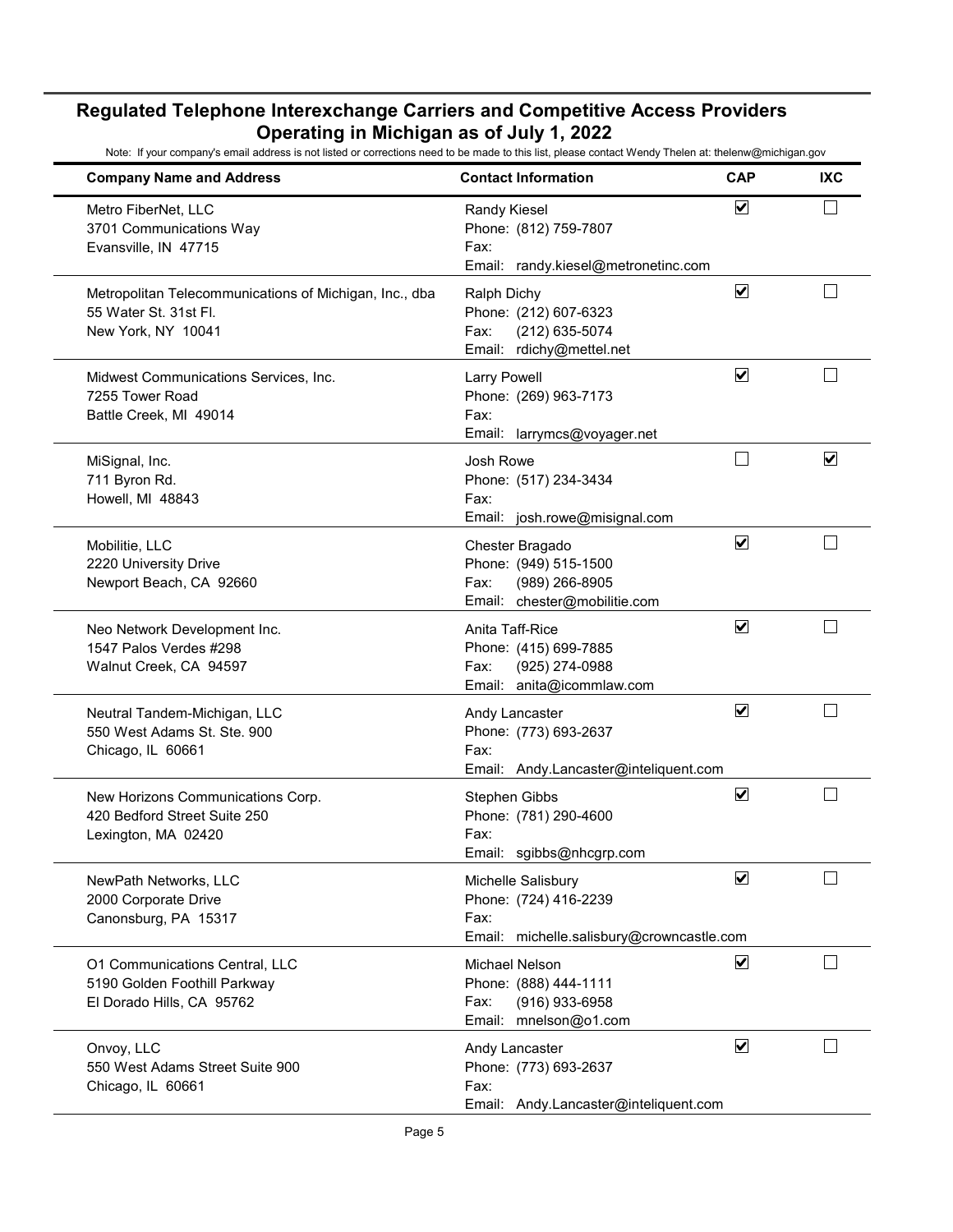| <b>Company Name and Address</b>                                                                          | <b>Contact Information</b>                                                                                 | <b>CAP</b>                      | <b>IXC</b>           |
|----------------------------------------------------------------------------------------------------------|------------------------------------------------------------------------------------------------------------|---------------------------------|----------------------|
| Peninsula Fiber Network, LLC<br>1901 W Ridge Street Suite 2<br>Marquette, MI 49855                       | Scott Randall<br>Phone: (906) 232-1012<br>(906) 226-7102<br>Fax:<br>Email: srandall@pfnllc.net             | ☑                               |                      |
| Ringsquared Telecom, LLC fka Magna5 LLC<br>5445 Legacy Dr Suite 180<br>Plano, TX 75024                   | Joseph O'Hara<br>Phone: (214) 932-9293<br>(405) 755-8377<br>Fax:<br>Email: regulatory@magna5global.com     | $\mathcal{L}$                   | $\blacktriangledown$ |
| <b>Rocket Fiber LLC</b><br>1228 Euclid Avenue Suite 250<br>Cleveland, OH 44115                           | Attn: General Counsel<br>Phone: (216) 923-2333<br>Fax:<br>Email: dwischmeyer@everstream.net                | $\overline{\mathbf{v}}$         |                      |
| Sigecom, LLC, dba WOW! Internet, Cable and Phone<br>401 E. Michigan Ave Suite 201<br>Kalamazoo, MI 49007 | Craig Martin<br>Phone: (269) 567-4200<br>Fax:<br>(269) 567-4193<br>Email: craig.martin@wowinc.com          | $\overline{\blacktriangledown}$ |                      |
| Southwest Michigan Communications, Inc.<br>P.O. Box 187<br>Bloomingdale, MI 49026                        | Mark Bahnson<br>Phone: (269) 521-7300<br>(269) 521-7370<br>Fax:<br>Email: markb@bloomingdalecom.net        | ☑                               |                      |
| Spartan Net Co.<br>2502 Lake Lansing Rd Suite C<br>Lansing, MI 48912                                     | <b>Richard Laing</b><br>Phone: (517) 203-3096<br>Fax:<br>Email: rlaing@spartan-net.net                     | $\blacktriangledown$            |                      |
| SQF, LLC<br>16 Middle Street 4th Floor<br>Portland, ME 04101                                             | Nicholas Bournakel<br>Phone: (207) 358-7415<br>Fax:<br>Email: nbournakel@tilsontech.com                    | $\blacktriangledown$            |                      |
| TC3 Telecom, Inc.<br>4200 Teal Rd<br>Petersburg, MI 49270                                                | Victoria Stevens<br>Phone: (517) 265-7872<br>(517) 265-7046<br>Fax:<br>Email: victoria.stevens@d-pcomm.com | ☑                               | ☑                    |
| Telecom One, Inc. f/k/a TCO Network, Inc.<br>13400 Bishops Ln. #295<br>Brookfield, WI 53005-6237         | <b>William Linsmeier</b><br>Phone: (262) 821-9200<br>Fax:<br>Email:<br>blinsmeier@telecom-one.net          |                                 | ☑                    |
| <b>Teleport Communications America, LLC</b><br>208 S Akard St. 25th Fl.<br>Dallas, TX 75202              | Richard "Chip" Howell<br>Phone: (469) 657-6722<br>Fax:<br>Email: richard.howell@att.com                    | $\blacktriangledown$            |                      |
| Telnet Worldwide, Inc.<br>1175 W. Long Lake Rd. Ste. 101<br>Troy, MI 48098                               | Mark lannuzzi<br>Phone: (248) 485-1000<br>$(248)$ 485-1050<br>Fax:<br>Email: mark.iannuzzi@telnetww.com    | $\blacktriangledown$            |                      |